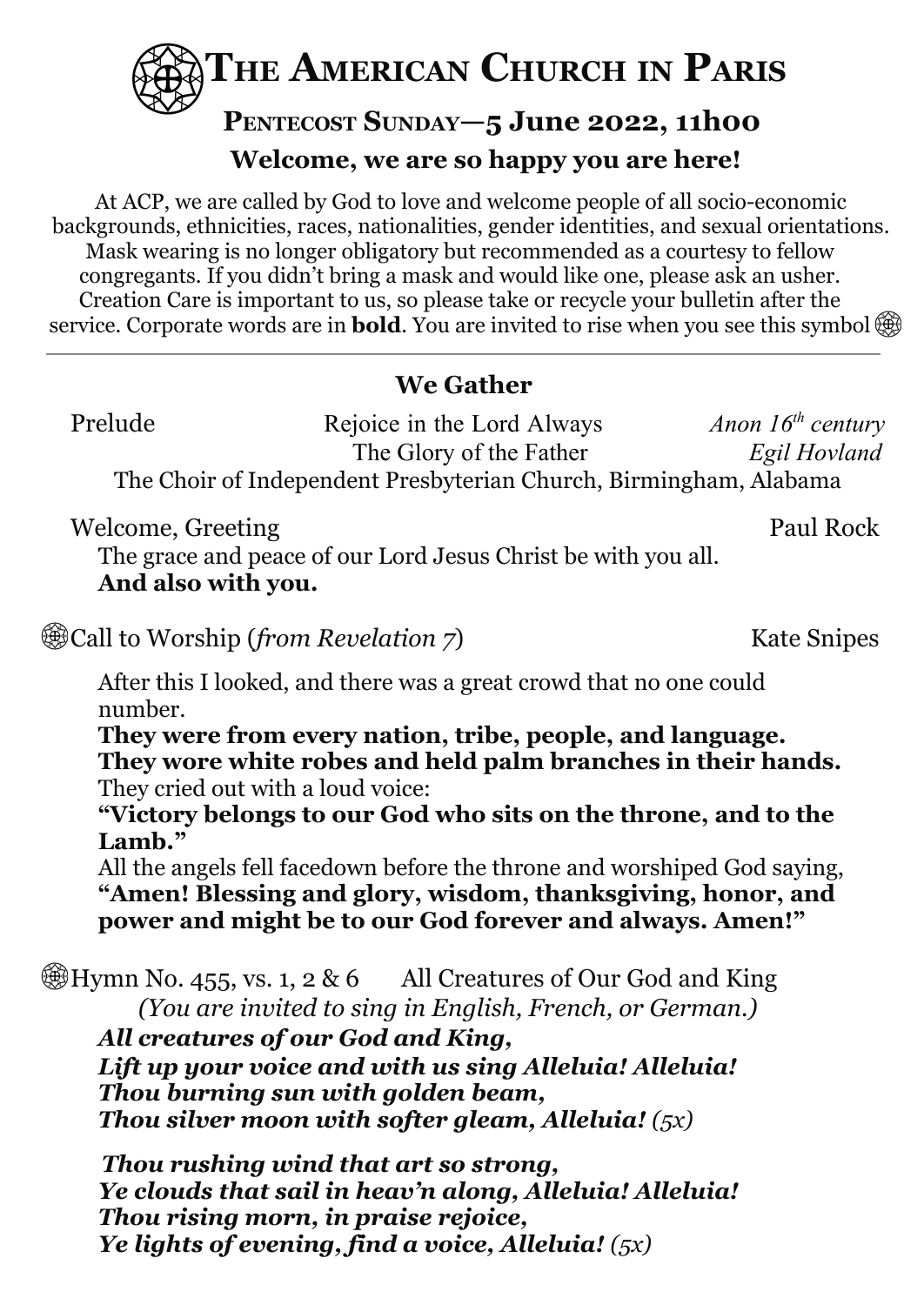*All creatures, your Creator bless, And worship God in humbleness, Alleluia! Alleluia! Praise, praise the Father, praise the Son, And praise the Spirit, Three in One, Alleluia! (5x)*

#### *FRENCH*

*Vous cré-a-tu-res du Seigneur, Chantez toujours en son honneur, Alleluia! Alleluia! Car c'est lui seul qu'il faut louer, Il donne au soleil sa clarté, Alleluia! (5x)*

*Dieu, sois loué pour le soleil ; Pour ce grand frère sans pareil, Alleluia! Alleluia! Et pour la lune et sa lueur, Pour chaque étoile notre sœur, Alleluia! (5x)*

*Dieu trois fois Saint, nous te louons, Nous te chantons, nous t'adorons, Alleluia! Alleluia! Gloire au Père et louange au Fils, Et loué soit le Saint-Esprit, Alleluia! (5x)*

#### *GERMAN*

*Gottes Geschöpfe kommt zu Hauf! Lasst brausen hoch zum Himmel auf, Hallelujah! (2x) Mond leuchtend hoch vom Himmelssaal, singt ihm Ehre! Singt ihm Ehre! Hallelujah! (5x)*

*Du Sturm, der durch die Welten zieht, du Wolke, die am Himmel flieht, Hallelujah! (2x) Du Sommers junges Morgenrot, du Abendschein, der prächtig loht ! Hallelujah! (5x)*

*Ihr Kreaturen, eint zum Chor, niedrig wie hoch, zu Gott empor, Hallelujah! (2x) Vater und Sohn und Heil'gem Geist, dreieinig, heilig, hochgepreist, Hallelujah! (5x)*

# **Example 20 Prayer of Common Confession** Don Lee

**O God of mercy, we come to you on this Pentecost, confessing our weaknesses and opening ourselves to your strength. Sometimes, though, we are like those disciples so long ago: huddled in fear of what others will think, of what others will do, of what you, O God, will do. Sometimes we are like passive bystanders, making fun of what we do not understand, tearing down what is sacred to one another, waiting until we are sure it's okay to be real, to be alive in your Spirit. Always, God, you are with us: nudging us like a gentle breeze, stirring us with flames of hope, speaking to us with words engraved in our hearts. And, so we offer ourselves, our whole selves, bruised as we are, to your ever-loving mercy.** *(Silent Prayer)*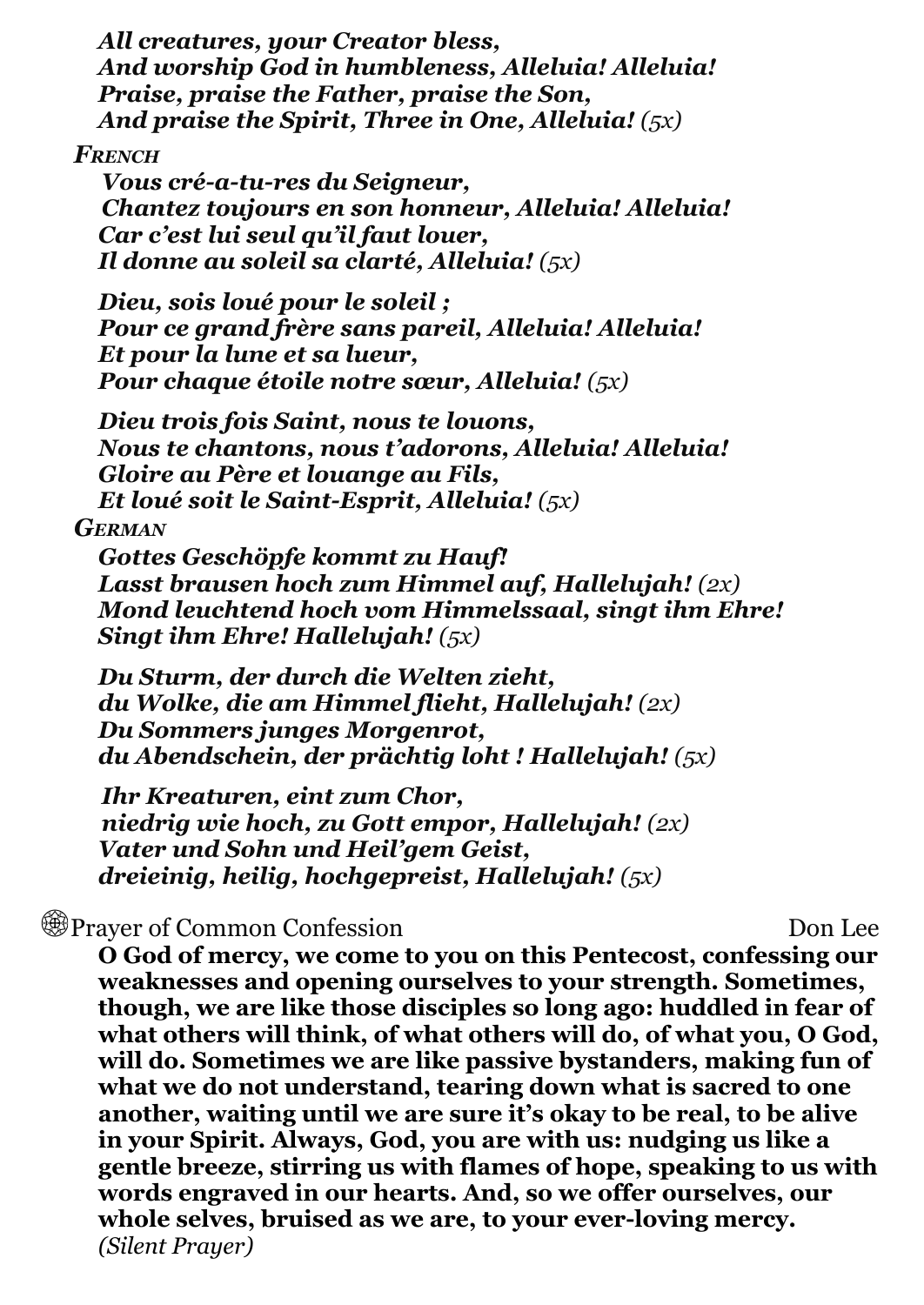### **Words of Assurance**

Sisters and brothers in Christ, God's Spirit did not leave us after that first Pentecost. The Spirit is still with us, empowering us to know mercy and grace, forgiveness, and service. In this Spirit, and through Christ, we proclaim the Good News: we are forgiven!

**Alleluia! Amen!** *Adapted from Beth Merrill Neel*

Gloria Patri, No. 579

Children's Blessing Allison Wheeler

*Children may come forward for a pastoral blessing and then go to their worship space.*

*<u></u>* Passing of the Peace

Anthem Ego sum panis vivus (I am the living bread) *William Byrd*

## "**Different Together" - Pentecost Finale**

*Thanks to all who have shared your dif erent languages, perspectives, and gifts to help us better experience and understand how, through the Spirit in each other, we can know and love God more fully.*

Sermon Pentecost People Odette Lockwood-Stewart Acts 2:1-21 *(page 885 in the pew Bibles)*

Walter Dickerson, Elizabeth Eposi, Delia Esteban

*All:* **Then everyone who calls on the name of the Lord shall be saved.**

Silent Reflection

Response Spirit of the Living God *tune:* LIVING GOD *Spirit of the Living God, fall afresh on us. (repeat) Melt us, mold us, fill us, use us! Spirit of the Living God, fall afresh on us.*

## **We Respond and Are Sent into the World**

The Sacrament of Holy Communion Paul Rock, Elizabeth Murray The Invitation *-* Words of Institution - Prayer of Consecration Sharing of the Bread and the Cup Prayer of Thanksgiving and The Lord's Prayer:

**Our Father, who art in heaven, hallowed be thy name; thy kingdom come; thy will be done; on earth as it is in heaven. Give us this day our daily bread. And forgive us our trespasses, as we forgive those who trespass against us. And lead us not into temptation; but deliver us from evil. For thine is the kingdom, the power and the glory, for ever and ever. Amen.**